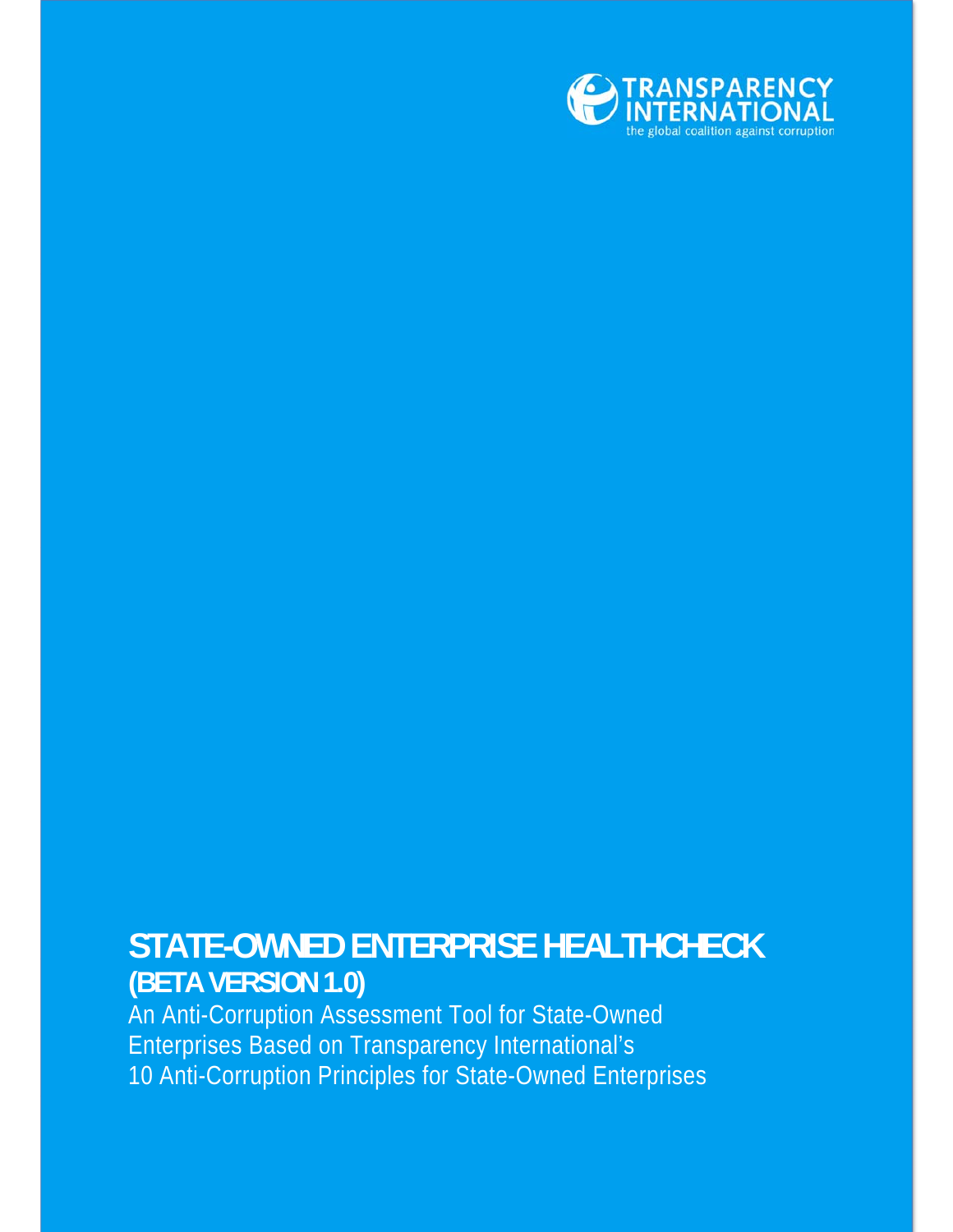Transparency International is the global civil society organisation leading the fight against corruption. Through more than 90 chapters worldwide and an international secretariat in Berlin, we raise awareness of the damaging effects of corruption and work with partners in government, business and civil society to develop and implement effective measures to tackle it.

Author: Peter Wilkinson

Editor: Katja Bechtel

ISBN: 978-3-96076-087-0

Printed on 100% recycled paper.

**Disclaimer:** Transparency International accepts no liability for and gives no undertakings concerning the accuracy, completeness or fitness for the purpose of the information provided or the results. Completion of the State-Owned Enterprise Healthcheck will not imply endorsement by Transparency International in any way of the design or effectiveness of the user's anticorruption programme.

2018 Transparency International. Some rights reserved. Except where otherwise noted, this work is licensed under CC BY-ND 4.0

Reproduction in whole or in parts is permitted, providing that full credit is given to Transparency International. Written permission must be sought from Transparency International if any such reproduction would adapt or modify the original content.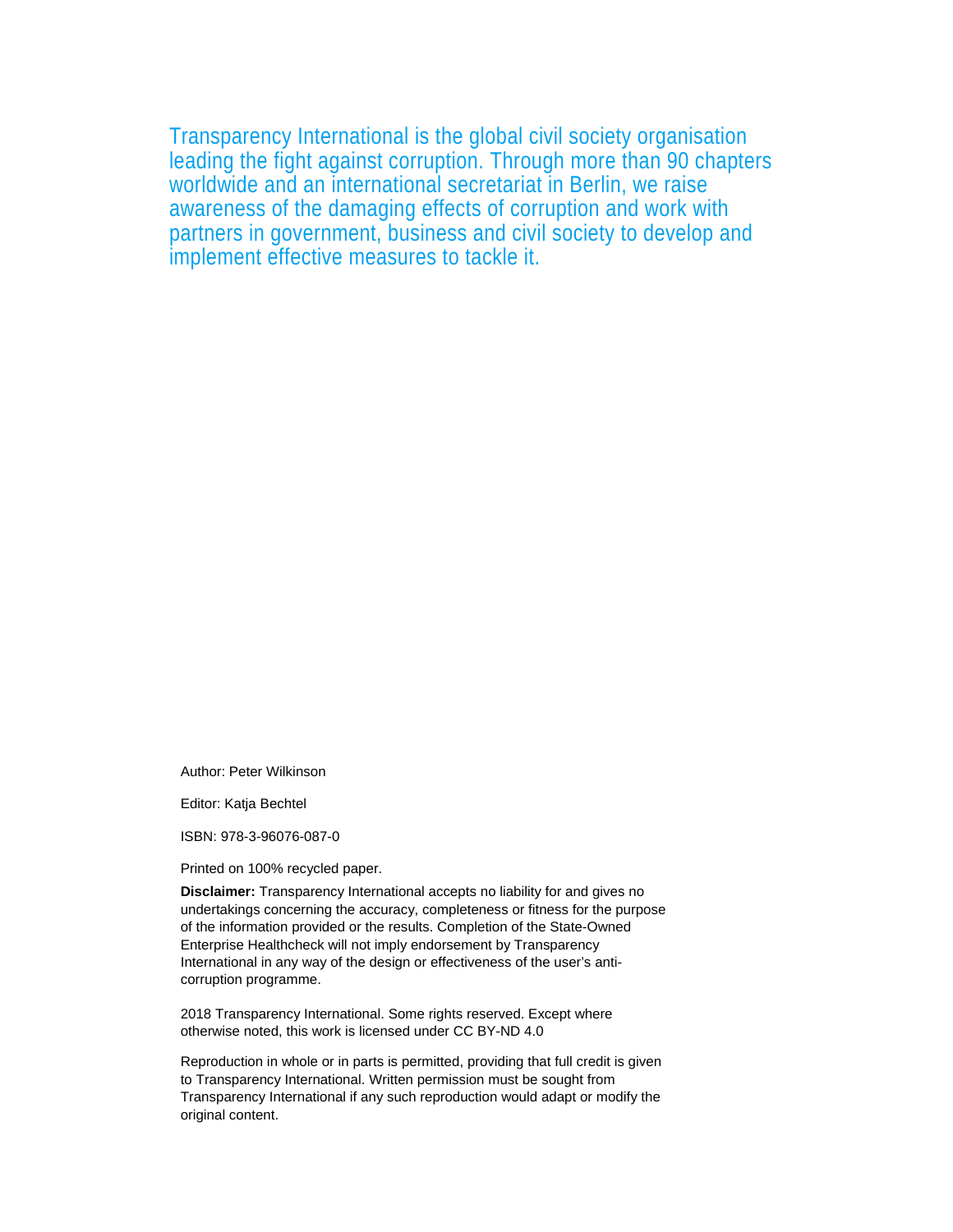# **OVERVIEW**

The State-Owned Enterprise Healthcheck<sup>1</sup> (SOE Healthcheck) is a self-assessment tool designed by Transparency International to assist state-owned enterprises (SOEs) to appraise and improve their anti-corruption policies and procedures using the framework of Transparency International's 10 Anti-Corruption Principles for State-Owned Enterprises (SOE Principles). Transparency International encourages SOEs to report publicly on their anti-corruption policies and procedures, and the results of their implementation. The SOE Healthcheck can also be used by practitioners and stakeholders to assist them in their engagement with and assessment of SOEs related to their integrity cultures and anti-corruption programmes. Users of the SOE Healthcheck should note that completion of the tool should not be taken as endorsement by Transparency International of the design or effectiveness of the user's anti-corruption programme and must not be promoted as such.

### THE SOE PRINCIPLES

The SOE Principles provide a best practice code founded on 10 principles. Each principle is supported by detailed clauses and commentary. Transparency International has developed the SOE Principles, primarily for the use of boards of directors and managers of SOEs but also to be used as a reference for state-owners, regulators, lawmakers, prosecuting agencies and professionals. They can also be referred to by any other kind of state-controlled entity or agency since the underlying system for designing and implementing an anti-corruption programme is universal, and the risks faced by these entities are often similar to those faced by SOEs. The SOE Principles are designed to complement the Organisation for Economic Co-operation and Development's (OECD's) recommendations to governments on the corporate governance and anti-corruption measures of SOEs. The SOE Principles were developed through a multi-stakeholder process, with guidance and advice from a working group whose members were drawn from SOEs, companies, intergovernmental bodies (including the OECD), and independent experts, together with a three-month public consultation.

<sup>1</sup> This tool is still in a testing beta phase. We welcome comments and feedback on its application, to be sent to: bip@transparency.org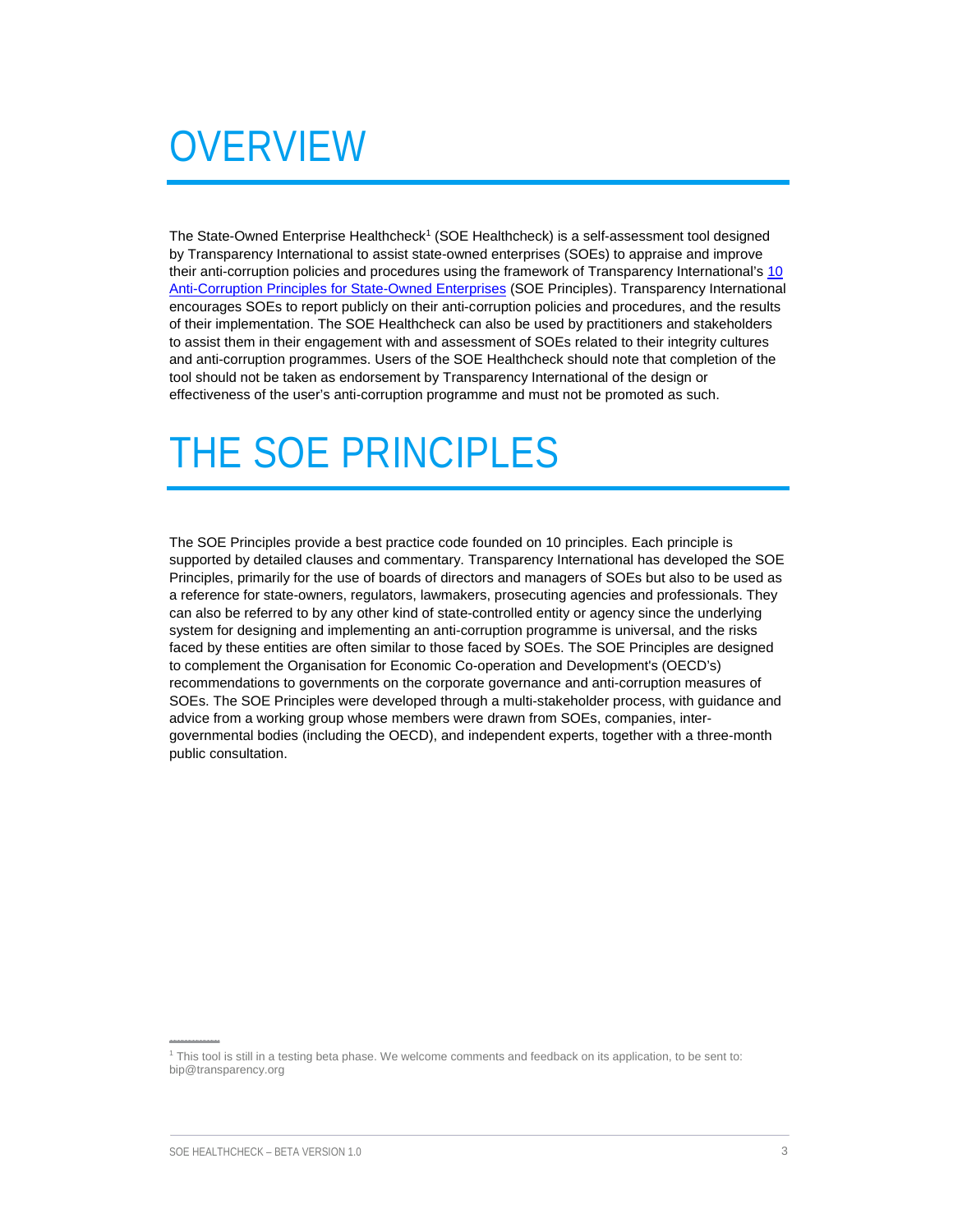## HOW TO USE THE SOE HEALTHCHECK

The SOE Healthcheck contains indicators based on each of the clauses in the SOE Principles. The numbers of the relevant clauses in the SOE Principles are shown against the indicators in the column headed "SOE" and nearly all clauses provide commentary on anti-corruption practices, which can be referred to when assessing against an indicator. The PDF version of the tool can be completed electronically by marking the check boxes. When assessing an indicator, the reasons for the assessment should be recorded with reference (giving a number) to any evidence which has been used to make the assessment. A column headed "Ref." is provided to record references to supporting documents. This will assist future evaluations or any external audit. If an indicator is not applicable (for example, the SOE does not carry out lobbying) then the reason for this should be recorded in the supporting documentation and the column headed "Ref." should be marked "n/a" (not applicable).

The 10 indicators highlighted in blue can be used to carry out a quick, high-level check, but users should aim to assess the full range of indicators.

### KEY TO COLUMN HEADINGS

**SOE**: This column gives the number of the relevant clause in the SOE Principles. Most clauses will provide guidance on the anti-corruption best practice for the indicator.

 $Y = yes$ , we have this in place and our review indicates that we are aligned with the standard set out in the SOE Principles.

**P** = partially implemented – for example, we have implemented a procedure fully in parts of the company but have yet to roll it out to some operations.

**I** = improvement needed – our review indicates that we should make improvements in this area.

**Ref**. = reference numbers of supporting documentation.

In the indicators text, "ACP" = anti-corruption programme.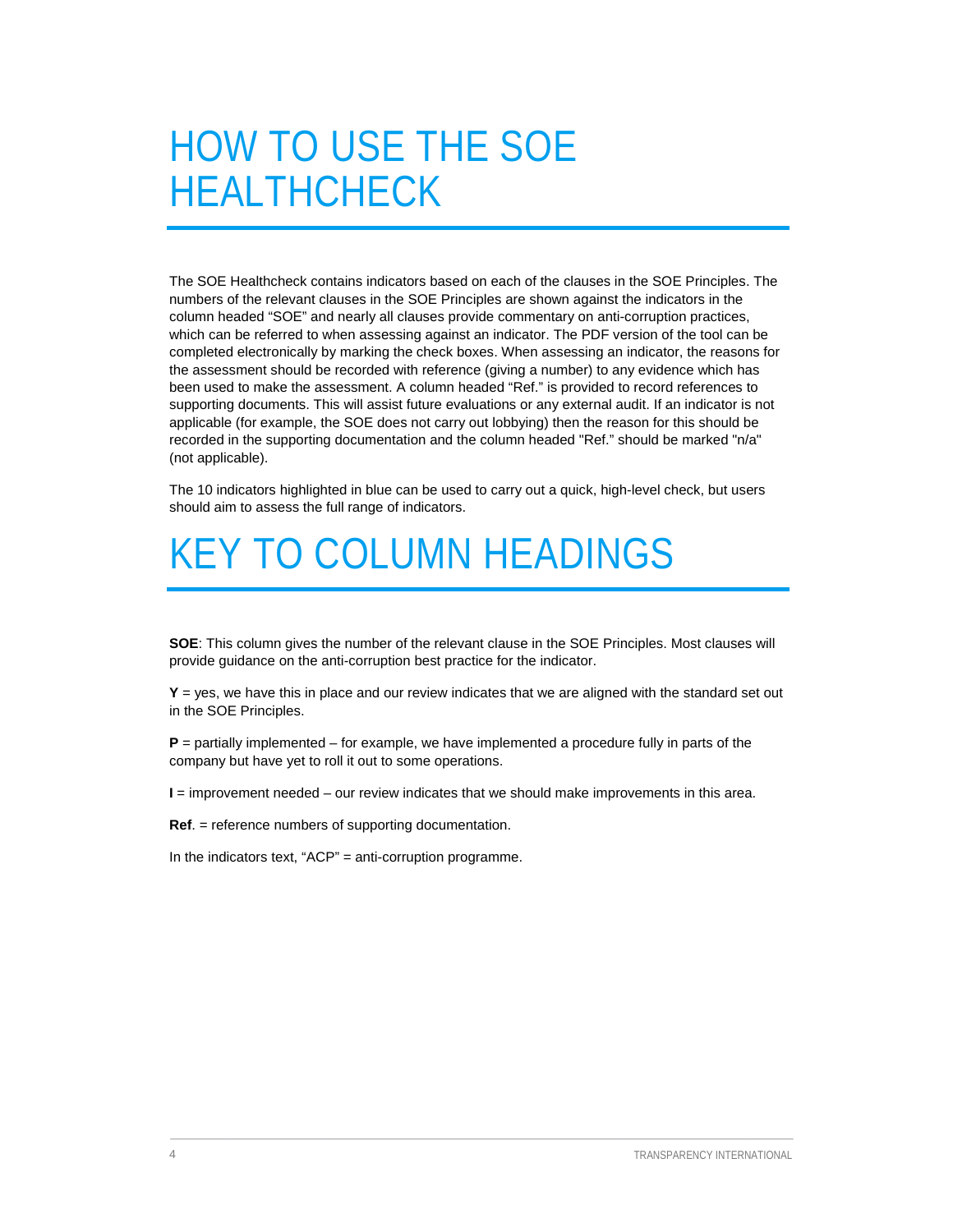|                 |                                                                                                                                                                                                                                                                             | <b>SOE</b> | Υ | P | Ref. |
|-----------------|-----------------------------------------------------------------------------------------------------------------------------------------------------------------------------------------------------------------------------------------------------------------------------|------------|---|---|------|
|                 | 1: We operate to the highest standard of ethics and integrity.                                                                                                                                                                                                              |            |   |   |      |
| 1               | The state-owner provides an enabling environment for the ACP, does not<br>intervene improperly in the SOE, and encourages and supports our anti-<br>corruption efforts.                                                                                                     | Intro      |   |   |      |
| 2               | We meet the state-owner regularly to discuss the ACP.                                                                                                                                                                                                                       | Intro      |   |   |      |
| 3               | We provide an example for, and encourage integrity and anti-corruption<br>practice in, the societies in which we operate.                                                                                                                                                   | 1.1        |   |   |      |
| 4               | We have an embedded organisational culture of ethics and integrity.                                                                                                                                                                                                         | 1.2        |   |   |      |
| 5               | We have a formal and public commitment to an anti-corruption policy and to<br>implementing an anti-corruption programme                                                                                                                                                     | 1.3        |   |   |      |
| 6               | The anti-corruption policy explicitly applies to all employees and board<br>directors.                                                                                                                                                                                      | 1.3        |   |   |      |
| $\overline{7}$  | Our board of directors has committed formally to the implementation of the<br>ACP.                                                                                                                                                                                          | 1.3        |   |   |      |
| 8               | Our board and senior management ensure adequate support and resources<br>for the ACP.                                                                                                                                                                                       | 1.3        |   |   |      |
| 9               | Our board and senior management provide tone from the top on the anti-<br>corruption commitment and ACP.                                                                                                                                                                    | 1.4        |   |   |      |
| 10              | We have an effective process to ensure compliance with anti-corruption and<br>related laws.                                                                                                                                                                                 | 1.5        |   |   |      |
|                 | 2: We ensure best practice governance and oversight of the anti-corruption<br>programme.                                                                                                                                                                                    |            |   |   |      |
| 11              | The governance of the SOE is in line with internationally recognised best<br>practice.                                                                                                                                                                                      | 2.1        |   |   |      |
| 12 <sup>2</sup> | We are transparent about the rules by which the board of directors<br>operates.                                                                                                                                                                                             | $2.2\,$    |   |   |      |
| 13              | The board reports publicly each year on its operational relationship with the<br>state ownership entity and the effects of directions and interventions from<br>the ownership entity.                                                                                       | 2.2        |   |   |      |
| 14              | We have evidence that the board directors act in the best interests of the<br>SOE, in accordance with its mandate and objectives as set by the<br>ownership entity, and consistent with their statutory duties and the SOE's<br>commitments regarding ethics and integrity. | 2.3        |   |   |      |
| 15              | We have evidence that the board is free from the influence of individuals<br>who could act, or could be de facto directors.                                                                                                                                                 | 2.4        |   |   |      |
| 16              | We have an implemented process to propose board fees and set senior<br>executive remuneration levels that are in the long-term interests of the SOE<br>and that also incentivises an ethical and integrity culture.                                                         | 2.5        |   |   |      |
| 17              | There is a rigorous and transparent process for appointing board directors<br>that includes due diligence.                                                                                                                                                                  | 2.6        |   |   |      |
| 18              | Elected politicians do not serve as board directors or executives.                                                                                                                                                                                                          | 2.7        |   |   |      |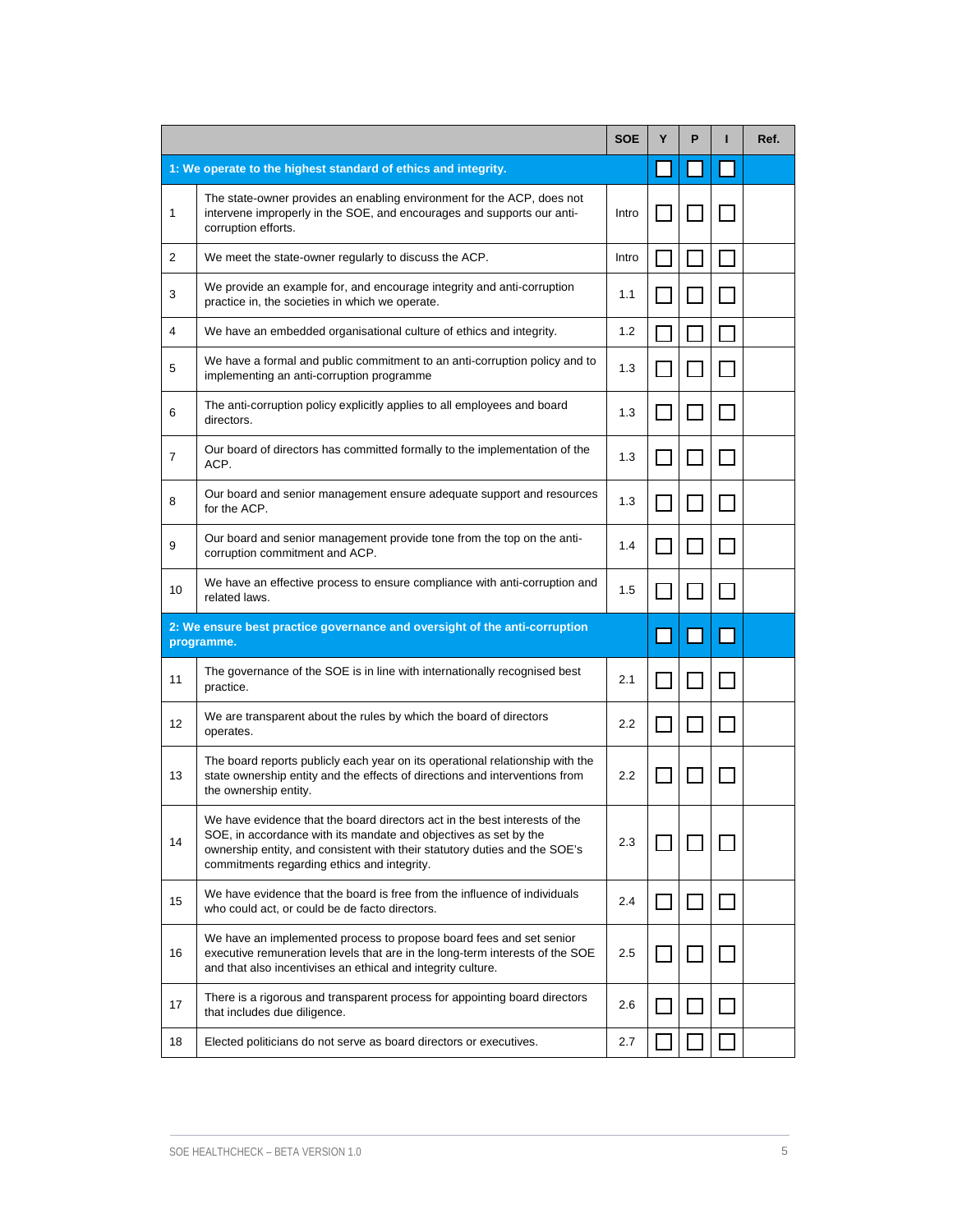|    |                                                                                                                                                                                                                                                           | <b>SOE</b> | Y | P | Ref. |
|----|-----------------------------------------------------------------------------------------------------------------------------------------------------------------------------------------------------------------------------------------------------------|------------|---|---|------|
| 19 | The SOE's board has an appropriate balance of skills, experience,<br>knowledge, diversity and independent directors to enable it to discharge its<br>duties and responsibilities effectively.                                                             | 2.8        |   |   |      |
| 20 | The SOE works with the state ownership entity to avoid an undue<br>proportion of its board members being representatives from the state<br>administration.                                                                                                | 2.9        |   |   |      |
| 21 | There is a clear division between the board's governance role and the<br>CEO's executive responsibility.                                                                                                                                                  | 2.10       |   |   |      |
| 22 | The board has responsibility for appointing and dismissing the CEO.                                                                                                                                                                                       | 2.11       |   |   |      |
| 23 | The board provides oversight and accountability for the ACP.                                                                                                                                                                                              | 2.12       |   |   |      |
|    | 3: We are accountable to stakeholders through transparency and public reporting.                                                                                                                                                                          |            |   |   |      |
| 24 | We observe best practice in transparency of operations, public reporting<br>and stakeholder engagement.                                                                                                                                                   | 3.1        |   |   |      |
| 25 | We report publicly on the design and implementation of the ACP.                                                                                                                                                                                           | 3.2        |   |   |      |
| 26 | We provide organisational transparency by reporting publicly on our<br>holdings in subsidiaries, affiliates and other related entities.                                                                                                                   | 3.3        |   |   |      |
| 27 | (If the SOE operates globally) We operate globally and we provide, publicly,<br>financial and operational information on a country-by-country basis.                                                                                                      | 3.3        |   |   |      |
| 28 | We disclose publicly our own beneficial ownership information.                                                                                                                                                                                            | 3.4        |   |   |      |
| 29 | We engage regularly with key stakeholders on the design and<br>implementation of the ABC.                                                                                                                                                                 | 3.5        |   |   |      |
| 30 | (If the SOE is listed with minority shareholders or has non-state investors)<br>We identify, analyse, respect and protect any stakeholders' rights related to<br>the ACP established by law or through mutual agreements.                                 | 3.6        |   |   |      |
| 31 | (If the SOE is listed with minority shareholders or has non-state investors)<br>We engage with minority shareholders/non-state investors on the ACP and<br>encourage them to express their views to us and at the Annual General<br>Shareholders Meeting. | 3.7        |   |   |      |
| 32 | Our board reports regularly to stakeholders on its commitment to ethics and<br>integrity and its oversight of the ACP.                                                                                                                                    | 3.8        |   |   |      |
| 33 | We are transparent about our relationship with the state ownership entity.                                                                                                                                                                                | 3.9        |   |   |      |
|    | 4: Our human resources policies and procedures support the ACP.                                                                                                                                                                                           |            |   |   |      |
| 34 | We make compliance with the ACP mandatory for employees and board<br>directors and require them to report concerns about, and incidents of,<br>corruption.                                                                                                | 4.1        |   |   |      |
| 35 | We implement a policy that no employee will suffer for refusing to pay or<br>receive bribes or collude in other corruption.                                                                                                                               | 4.2        |   |   |      |
| 36 | We encourage ethical behaviour and integrity through incentives, appraisal<br>processes and recognition schemes.                                                                                                                                          | 4.3        |   |   |      |
| 37 | The board has assigned responsibility to the CEO for ensuring that the ACP<br>is carried out consistently, with clear lines of authority.                                                                                                                 | 4.4        |   |   |      |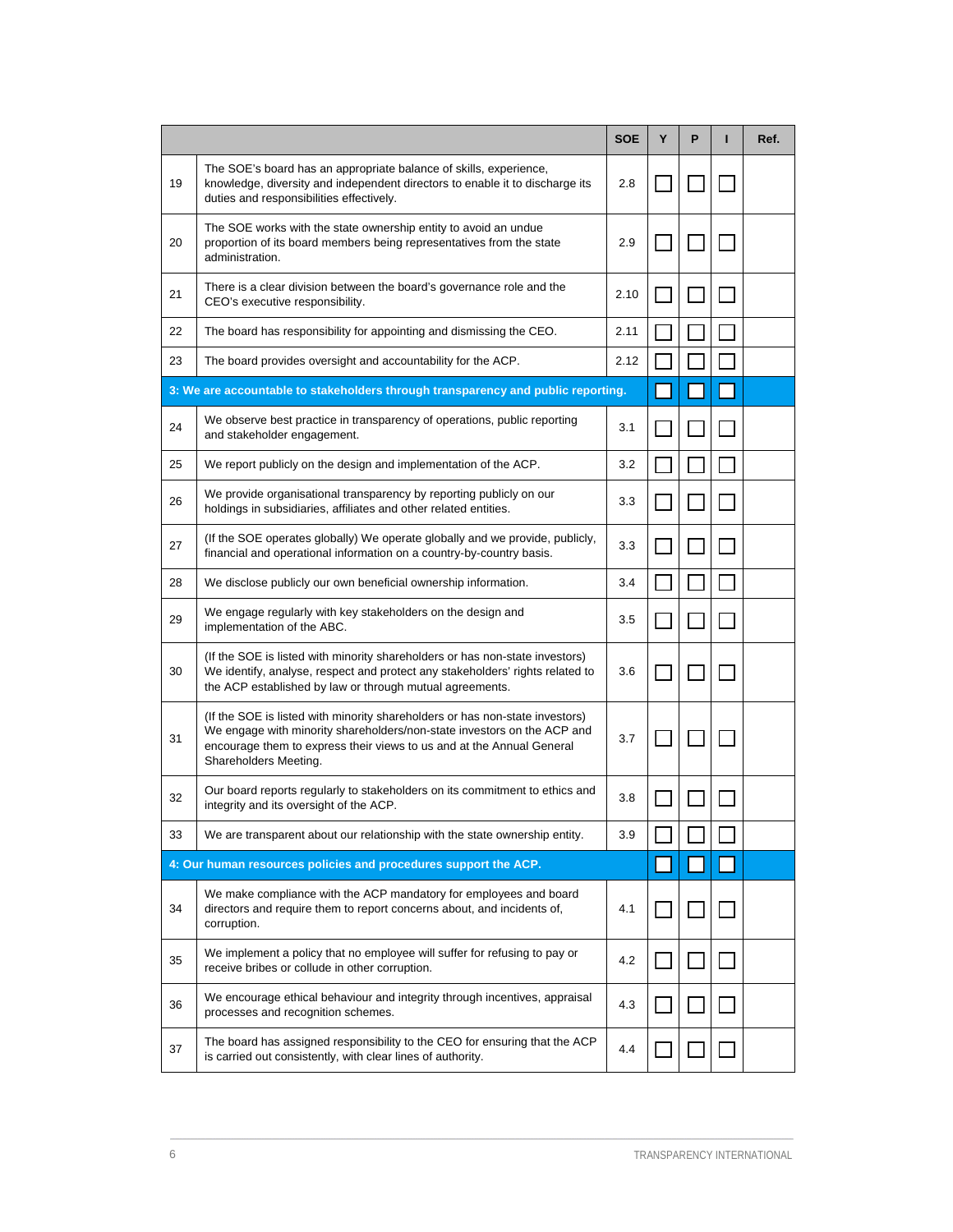|    |                                                                                                                                                                                                                                                                      |                                                                                                                                                                             | <b>SOE</b> | Y | P | Ref. |
|----|----------------------------------------------------------------------------------------------------------------------------------------------------------------------------------------------------------------------------------------------------------------------|-----------------------------------------------------------------------------------------------------------------------------------------------------------------------------|------------|---|---|------|
| 38 | ACP.                                                                                                                                                                                                                                                                 | The manager responsible for implementing the ACP has direct and ready<br>reporting access to the board or the board committee that oversees the                             | 4.5        |   |   |      |
| 39 |                                                                                                                                                                                                                                                                      | The manager responsible for implementing the ACP is given sufficient<br>autonomy, resources and authority.                                                                  | 4.5        |   |   |      |
| 40 |                                                                                                                                                                                                                                                                      | We ensure that our organisational structure supports the design and<br>implementation of the ACP.                                                                           | 4.6        |   |   |      |
| 41 |                                                                                                                                                                                                                                                                      | We hold the leadership and employees accountable for violations of the<br>ACP and implement sanctions where violations occur.                                               | 4.7        |   |   |      |
|    |                                                                                                                                                                                                                                                                      | 5: We have designed the ACP based on thorough risk assessment.                                                                                                              |            |   |   |      |
| 42 |                                                                                                                                                                                                                                                                      | The ACP is designed and based on regular risk assessments and reflects<br>the SOE's particular business risks, circumstances and culture.                                   | 5.1        |   |   |      |
| 43 |                                                                                                                                                                                                                                                                      | We report publicly on our risk assessment approach and methodology, and<br>we disclose the principal risks identified and the actions being taken to<br>mitigate the risks. | 5.2        |   |   |      |
| 44 |                                                                                                                                                                                                                                                                      | We identify and understand the forms of corruption risk factors and their<br>characteristics.                                                                               | 5.2        |   |   |      |
|    | below):                                                                                                                                                                                                                                                              | We have implemented controls to counter the key corruption risks identified<br>through risk assessments (also assess each of the forms of corruption                        | 5.3        |   |   |      |
|    | 45.1                                                                                                                                                                                                                                                                 | All forms of bribery, active or passive, whether they take place<br>directly or through third parties                                                                       | 5.3        |   |   |      |
|    | 45.2                                                                                                                                                                                                                                                                 | Small bribes                                                                                                                                                                | 5.3        |   |   |      |
| 45 | 45.3                                                                                                                                                                                                                                                                 | Trading in influence                                                                                                                                                        | 5.4        |   |   |      |
|    | 45.4                                                                                                                                                                                                                                                                 | Nepotism, favouritism, clientelism and patronage                                                                                                                            | 5.5        |   |   |      |
|    | 45.5                                                                                                                                                                                                                                                                 | Fraud                                                                                                                                                                       | 5.6        |   |   |      |
|    | 45.6                                                                                                                                                                                                                                                                 | Money laundering                                                                                                                                                            | 5.7        |   |   |      |
|    | 45.7                                                                                                                                                                                                                                                                 | Abuse of conflicts of interest                                                                                                                                              | 5.8        |   |   |      |
|    |                                                                                                                                                                                                                                                                      | 6: We implement detailed policies and procedures to counter key corruption risks.                                                                                           |            |   |   |      |
| 46 |                                                                                                                                                                                                                                                                      | We implement tailored anti-corruption controls for functions and<br>transactions with high corruption risks.                                                                | 6.1        |   |   |      |
| 47 |                                                                                                                                                                                                                                                                      | We have a clear policy and procedure for applying fair trading practices and<br>preventing anti-competitive and cartel behaviour.                                           | 6.2        |   |   |      |
| 48 | We make public full information on our contracting and procurement<br>processes, with the exception of information that is legally protected for<br>reasons such as national security, the protection of intellectual property or<br>other confidentiality criteria. |                                                                                                                                                                             | 6.3        |   |   |      |
| 49 | We maintain efficient and comprehensive systems for recording the<br>disposition of assets, and controls for the use of and access to assets, to<br>prevent misuse or theft.                                                                                         |                                                                                                                                                                             | 6.4        |   |   |      |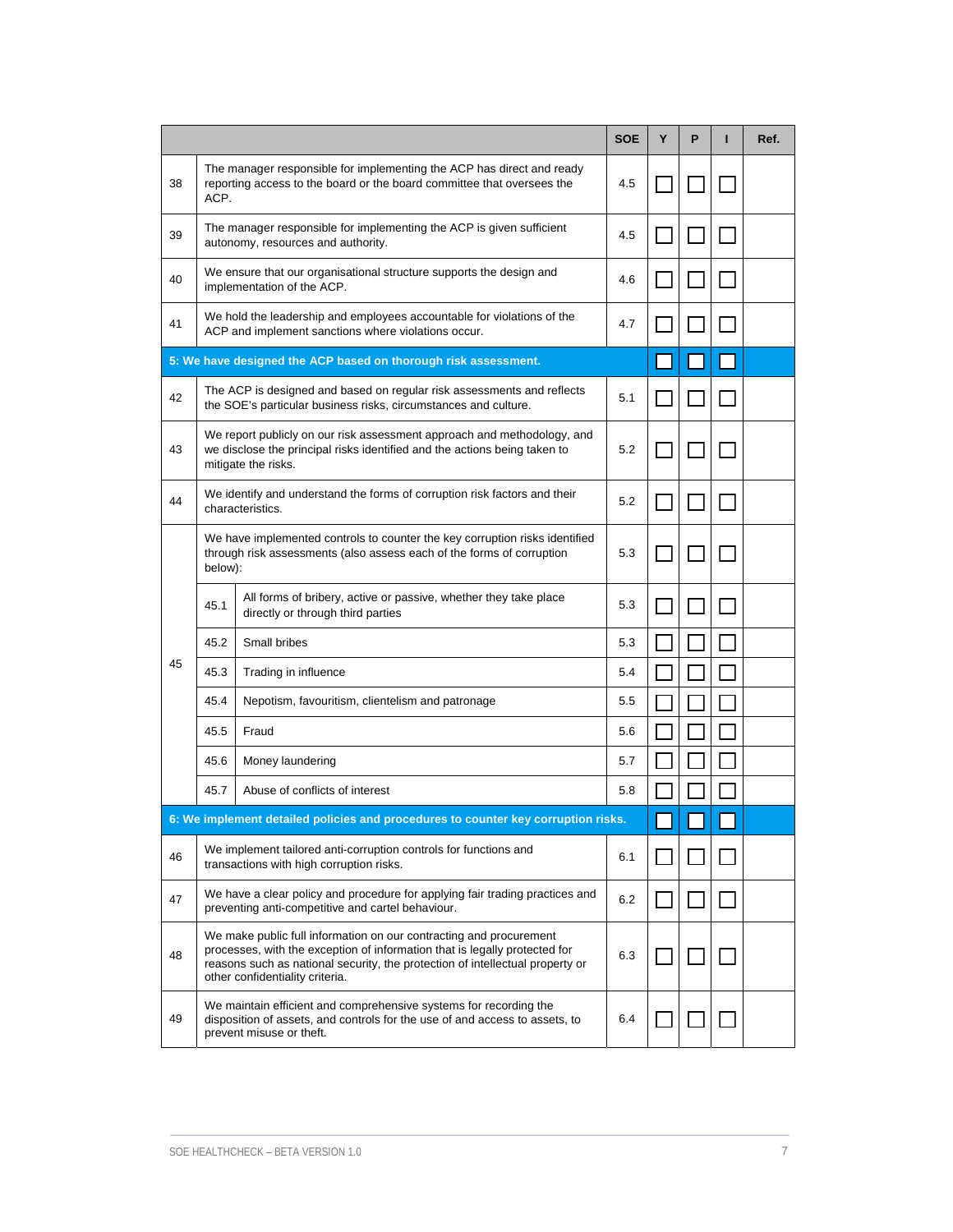|    |                                                                                                                                                                                                                                                                                                                                            | <b>SOE</b> | Υ | P | Ref. |
|----|--------------------------------------------------------------------------------------------------------------------------------------------------------------------------------------------------------------------------------------------------------------------------------------------------------------------------------------------|------------|---|---|------|
| 50 | We implement a policy and procedure for managing related-party<br>transactions, including thresholds for approval and public disclosure of<br>material transactions.                                                                                                                                                                       | 6.5        |   |   |      |
| 51 | We have instituted a procedure to ensure asset transactions follow a<br>transparent process and that transactions are in accordance with market<br>values. A board committee comprised of independent directors makes an<br>independent assessment of asset transactions.                                                                  | 6.6        |   |   |      |
| 52 | We implement a policy and procedures to ensure that all gifts, hospitality<br>and expenses are reasonable and bona fide. We prohibit the offering, giving<br>or receiving of gifts, hospitality or expenses whenever they could influence,<br>or could reasonably be perceived to influence, the outcome of transactions<br>or activities. | 6.7        |   |   |      |
| 53 | We prohibit political contributions.                                                                                                                                                                                                                                                                                                       | 6.8        |   |   |      |
| 54 | At least annually, the board reviews a report from management on<br>donations, community investments and sponsorships made by the SOE.                                                                                                                                                                                                     | 6.9        |   |   |      |
| 55 | We are transparent about the processes for making charitable donations,<br>community investments and sponsorships, and we report publicly on those<br>we have made.                                                                                                                                                                        | 6.10       |   |   |      |
| 56 | If advocacy and lobbying are carried out, we ensure this is responsible and<br>transparent and limited to providing expert comment related to our<br>mandate.                                                                                                                                                                              | 6.11       |   |   |      |
| 57 | We prohibit board directors, employees, agents, consultant lobbyists or<br>other intermediaries from making political contributions on behalf of or<br>related to their work for the SOE.                                                                                                                                                  | 6.12       |   |   |      |
| 58 | We ensure that no portion of the SOE's earnings or profits is returned to a<br>political party or funds diverted for making covert donations.                                                                                                                                                                                              | 6.13       |   |   |      |
| 59 | We monitor and control our membership of trade associations and similar<br>bodies to ensure they do not associate the SOE with any political donations<br>or undue lobbying.                                                                                                                                                               | 6.14       |   |   |      |
| 60 | We monitor and control our membership of trade associations and similar<br>bodies to ensure they do not associate the SOE with any political donations<br>those organisations make, and that the SOE's membership fees are not<br>attached to the associations' political donations or undue lobbying.                                     | 6.15       |   |   |      |
| 61 | We report publicly on, and describe, the main topics on which we conduct<br>advocacy and lobbying, and the related activities.                                                                                                                                                                                                             | 6.16       |   |   |      |
| 62 | We have implemented a policy and procedure for managing transparently<br>the movements and exchange of people, in either direction, between the<br>SOE, the government, other forms of public service and the private sector.                                                                                                              | 6.17       |   |   |      |
| 63 | The policy and procedure for the movements and exchange of people,<br>ensure appointments are made for valid reasons and that potential conflicts<br>of interest are identified and managed.                                                                                                                                               | 6.17       |   |   |      |
| 64 | We have a clear policy and procedures for protecting the SOE's knowledge,<br>information, data and intellectual property from theft and corruption.                                                                                                                                                                                        | 6.18       |   |   |      |
| 65 | (If listed on a stock exchange or the SOE has issued traded debt<br>instruments) We prohibit board directors and managers from engaging in<br>illegal insider trading.                                                                                                                                                                     | 6.19       |   |   |      |
| 66 | The board directors and senior executives, or anyone in the SOE with<br>privileged or non-public information, are required to notify an appointed<br>manager, such as the chief financial officer or chief legal officer, before                                                                                                           | 6.19       |   |   |      |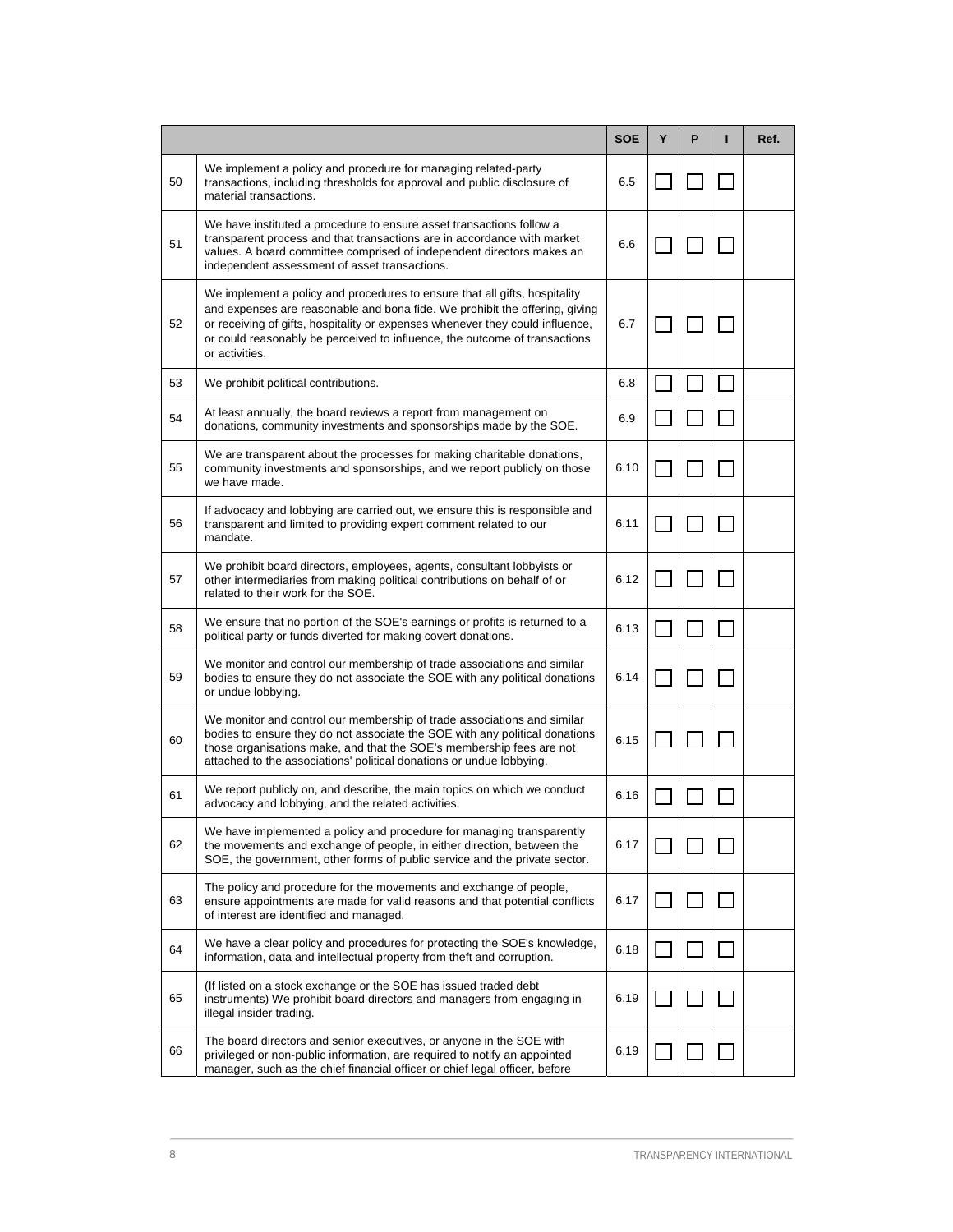|    |                                                                                                                                                                                                                                                                                       | <b>SOE</b> | Υ | Р | Ref. |
|----|---------------------------------------------------------------------------------------------------------------------------------------------------------------------------------------------------------------------------------------------------------------------------------------|------------|---|---|------|
|    | making a trade.                                                                                                                                                                                                                                                                       |            |   |   |      |
| 67 | We identify the risks of insider trading and monitor activity involving our<br>shares for evidence of irregular trading when we are undertaking activities<br>or transactions that could affect share prices.                                                                         | 6.20       |   |   |      |
| 68 | We maintain an effective system of internal accounting controls to counter<br>corruption.                                                                                                                                                                                             | 6.21       |   |   |      |
| 69 | We maintain accurate books and records and accounts that properly and<br>fairly document in reasonable detail all financial transactions and<br>dispositions of the SOE's assets. These are available for inspection by the<br>ownership entity, national audit body and authorities. | 6.22       |   |   |      |
| 70 | We do not maintain off-the-books accounts.                                                                                                                                                                                                                                            | 6.22       |   |   |      |
| 71 | We maintain an efficient and secure records retention system.                                                                                                                                                                                                                         | 6.23       |   |   |      |
| 72 | We have an up-to-date incident contingency plan and procedure to manage<br>suspicions and allegations of corruption, and actual incidents of corruption.                                                                                                                              | 6.25       |   |   |      |
| 73 | We have a policy to cooperate with the relevant authorities in connection<br>with corruption investigations and prosecutions.                                                                                                                                                         | 6.26       |   |   |      |
|    | 7: We manage relationships with third parties to ensure they perform to an anti-<br>corruption standard equivalent to that of our ACP.                                                                                                                                                |            |   |   |      |
| 74 | We maintain an up-to-date database of all our contracted third parties.                                                                                                                                                                                                               | 7.1        |   |   |      |
| 75 | We undertake properly documented, risk-based anti-corruption due<br>diligence on third parties before entering into a contract or transaction,<br>including mergers, acquisitions and significant investments.                                                                        | 7.2        |   |   |      |
| 76 | All appointments of third parties require prior approval of management, with<br>thresholds for approval.                                                                                                                                                                              | 7.3        |   |   |      |
| 77 | We establish anti-corruption contractual rights in contracts with our third<br>parties.                                                                                                                                                                                               | 7.4        |   |   |      |
| 78 | We provide tailored communications and training to higher-risk third parties<br>and outsourcing contractors.                                                                                                                                                                          | 7.5        |   |   |      |
| 79 | In the event that the anti-corruption performance of contracted third parties<br>does not adhere to the standards of our ACP, we will take appropriate<br>action, including correcting deficiencies, applying sanctions or exiting from<br>the arrangement.                           | 7.6        |   |   |      |
| 80 | We perform anti-corruption risk-based relationship management and<br>monitoring of our third parties.                                                                                                                                                                                 | 7.7        |   |   |      |
| 81 | Senior management and the board regularly review the results of the<br>application of the ACP to third parties and require amendments and<br>improvements to the ACP as necessary.                                                                                                    | 7.8        |   |   |      |
| 82 | We implement our ACP in all entities over which we have effective control<br>or material influence.                                                                                                                                                                                   | 7.9        |   |   |      |
| 83 | We use our influence to encourage an equivalent ACP in business entities<br>in which we have a significant investment.                                                                                                                                                                | 7.9        |   |   |      |
| 84 | We have a policy and procedure to carry out anti-corruption due diligence<br>on a proportionate basis for all mergers, acquisitions and disposals, and<br>material investments - including checks for beneficial ownership.                                                           | 7.10       |   |   |      |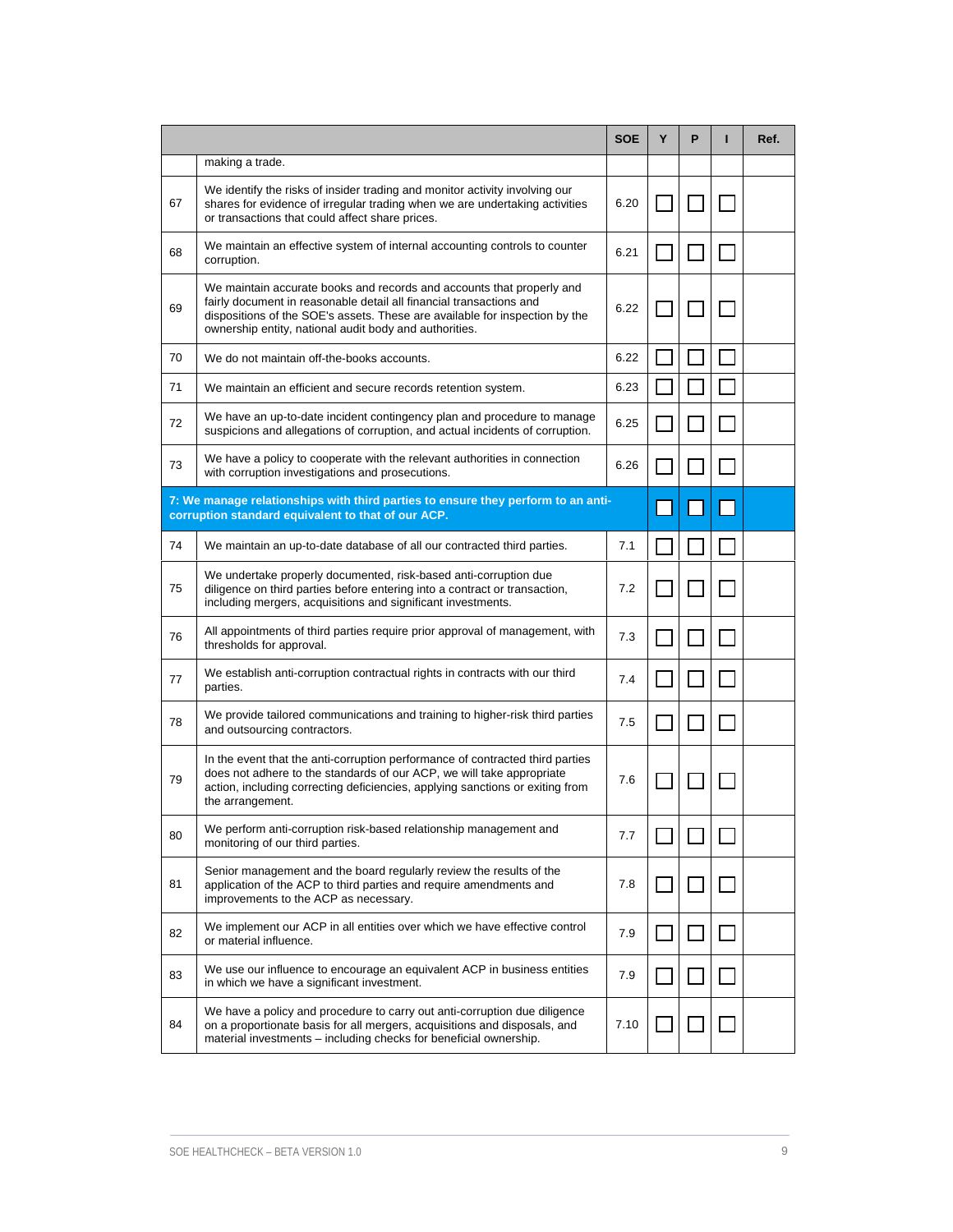|                                                                            |                                                                                                                                                                                                                                                                                                                                        | <b>SOE</b> | Υ | P | Ref. |
|----------------------------------------------------------------------------|----------------------------------------------------------------------------------------------------------------------------------------------------------------------------------------------------------------------------------------------------------------------------------------------------------------------------------------|------------|---|---|------|
| 85                                                                         | When entering into a joint venture or consortium, where we are unable to<br>require or ensure that the third party has an ACP that is consistent with our<br>own, we develop a plan for taking appropriate action if corruption occurs or<br>is reasonably thought to have occurred during the course of the venture or<br>consortium. | 7.11       |   |   |      |
| 86                                                                         | We implement controls to ensure that our agents and other intermediaries<br>could not be used by board directors or employees as channels for bribery<br>or other corruption.                                                                                                                                                          | 7.12       |   |   |      |
| 87                                                                         | We ensure compensation paid to agents and other intermediaries is<br>appropriate and justifiable remuneration for legitimate services rendered.                                                                                                                                                                                        | 7.13       |   |   |      |
| 88                                                                         | Our agents and other intermediaries are contractually required to comply<br>with the ACP and are provided with documentation, guidance and training<br>explaining this obligation.                                                                                                                                                     | 7.14       |   |   |      |
|                                                                            | 8: We use communication and training to embed the ACP in the SOE.                                                                                                                                                                                                                                                                      |            |   |   |      |
| 89                                                                         | We have effective internal and external communications on the ACP.                                                                                                                                                                                                                                                                     | 8.1        |   |   |      |
| 90                                                                         | All board directors and employees receive general training on the ACP.                                                                                                                                                                                                                                                                 | 8.2        |   |   |      |
| 91                                                                         | Tailored anti-corruption training is provided to employees in higher<br>corruption risk positions.                                                                                                                                                                                                                                     | 8.2        |   |   |      |
|                                                                            | 9: We provide secure and accessible advice and whistleblowing channels.                                                                                                                                                                                                                                                                |            |   |   |      |
| 92                                                                         | We provide accessible channels to enable employees to seek information,<br>guidance and help on the ACP.                                                                                                                                                                                                                               | 9.1        |   |   |      |
| 93                                                                         | We provide secure and accessible channels for whistleblowing that<br>employees and others can feel confident in using without risk of reprisal.                                                                                                                                                                                        | 9.2        |   |   |      |
| 94                                                                         | We report publicly on provisions for advice and whistleblowing channels,<br>and on measures of their use.                                                                                                                                                                                                                              | 9.3        |   |   |      |
| 10: We monitor, assess and continuously improve implementation of the ACP. |                                                                                                                                                                                                                                                                                                                                        |            |   |   |      |
| 95                                                                         | We implement a procedure to check the efficiency and effectiveness of the<br>ACP.                                                                                                                                                                                                                                                      | 10.1       |   |   |      |
| 96                                                                         | The ACP undergoes regular independent review, which includes identifying<br>areas for improvement.                                                                                                                                                                                                                                     | 10.2       |   |   |      |
| 97                                                                         | If an independent assurance review were to be conducted, it would be our<br>policy to report publicly that it had taken place and to disclose the related<br>assurance opinion.                                                                                                                                                        | 10.3       |   |   |      |
| 98                                                                         | Senior management regularly reviews the results of monitoring of the ACP<br>and assesses its suitability, adequacy and effectiveness, taking into account<br>the results of risks assessments, and implements improvements as<br>appropriate.                                                                                          | 10.4       |   |   |      |
| 99                                                                         | Our board receives regular reports from management on the results of<br>reviews, makes an independent assessment of the adequacy of the ACP<br>and reports on its findings in the annual report.                                                                                                                                       | 10.5       |   |   |      |
| 100                                                                        | The board provides reports to the state ownership entity on the results of<br>reviews of the ACP.                                                                                                                                                                                                                                      | 10.5       |   |   |      |
| <b>OVERALL ASSESSMENT OF THE ACP</b>                                       |                                                                                                                                                                                                                                                                                                                                        |            |   |   |      |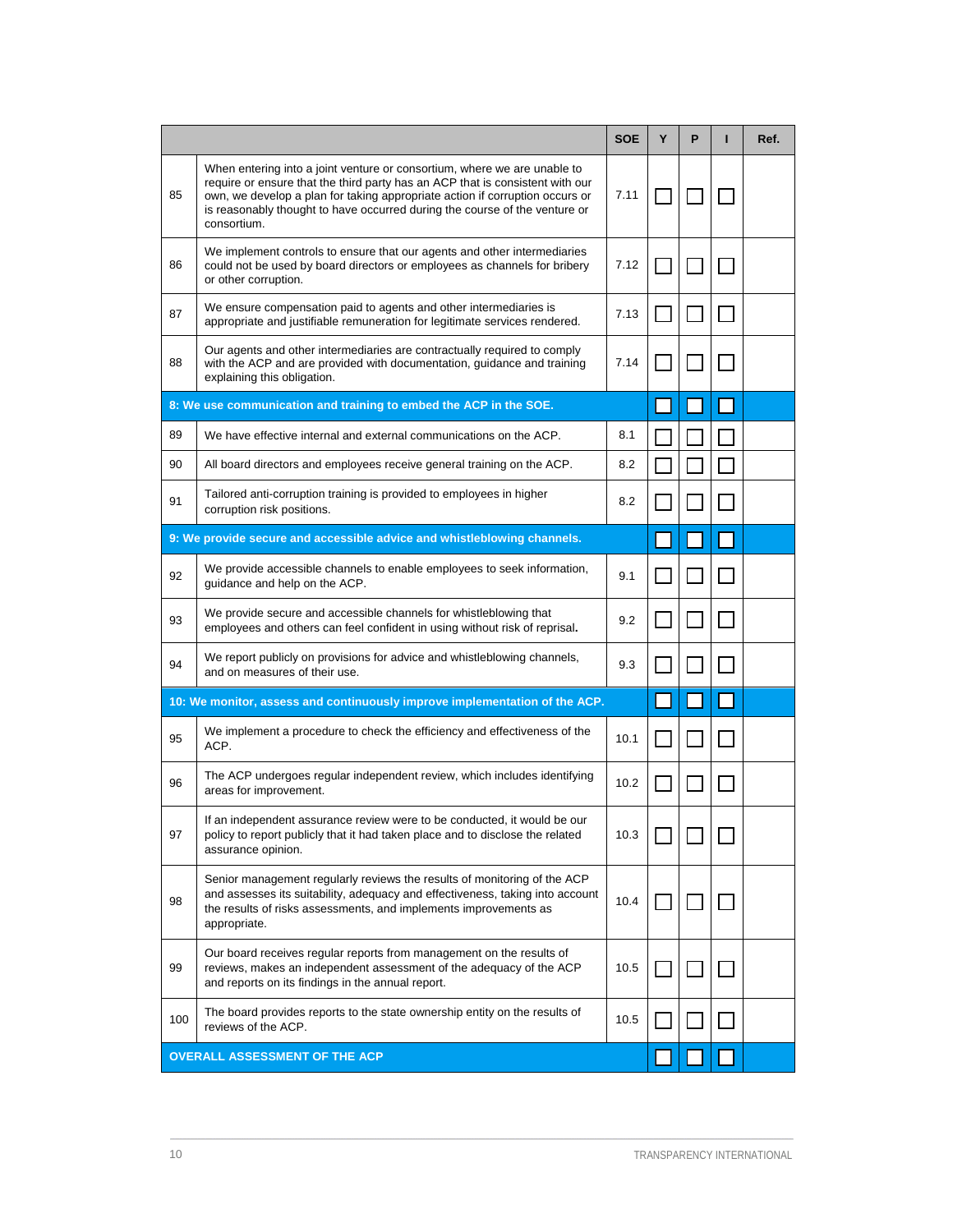| Name of SOE or unit being evaluated                              |      |
|------------------------------------------------------------------|------|
| Name of person responsible for completing<br>the SOE Healthcheck |      |
| Email                                                            |      |
| Telephone                                                        |      |
| Period covered                                                   |      |
| Completion date                                                  |      |
|                                                                  |      |
| Signed                                                           | Date |

For further information or comments on this tool please contact bip@transparency.org.